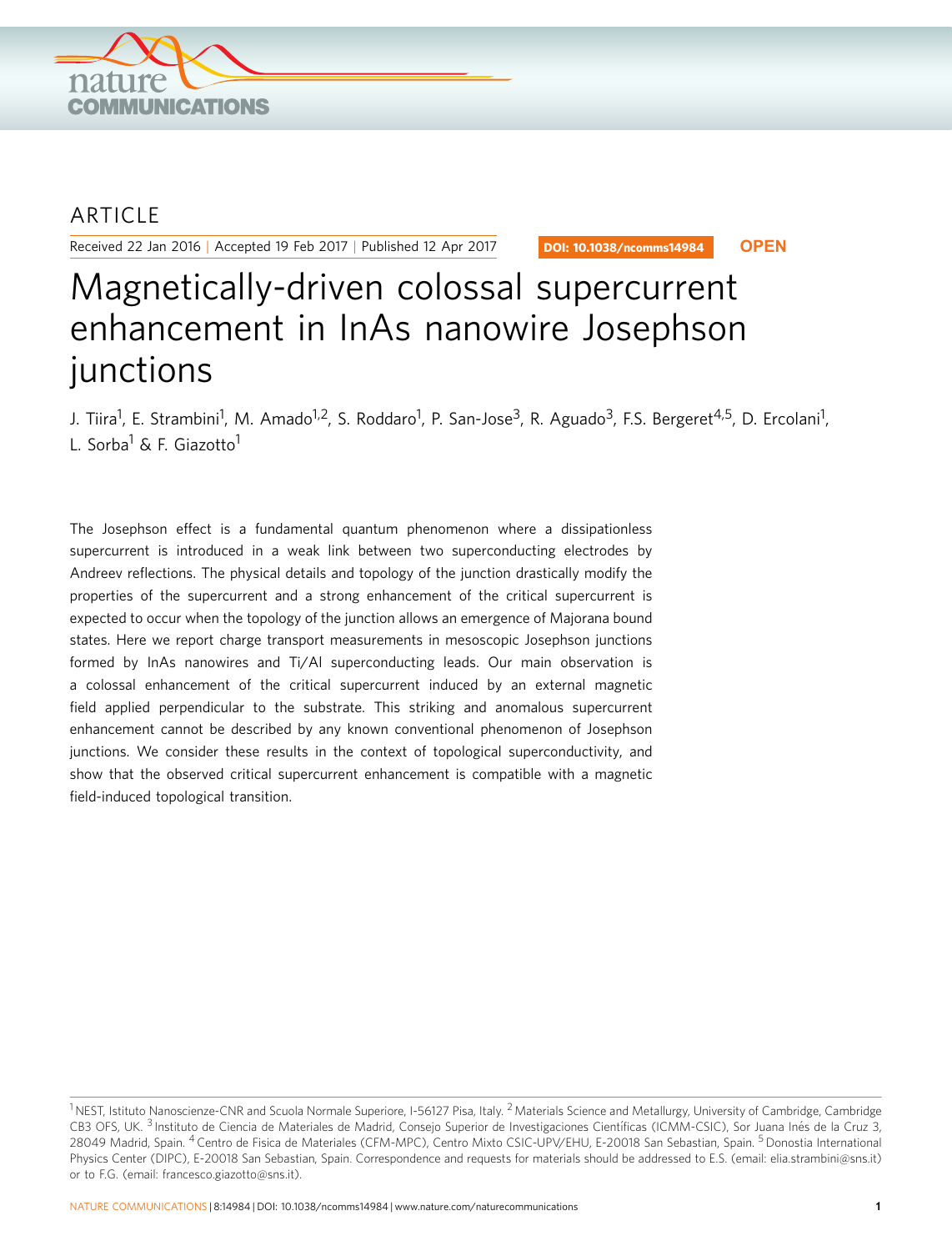oupling a conventional *s*-wave superconductor (S) to materials based on helical electrons such as topological insulators or semiconductors with strong spin-orbit (SO) interaction like In As or InSb nanowires (NWs) leads t materials based on helical electrons such as topological interaction like InAs or InSb nanowires (NWs) leads to an unconventional p-wave superconductor. The latter may undergo a topological transition, and become a topological superconductor (TS) hosting exotic edge states with Majorana-like  $character<sup>1,2</sup>$  $character<sup>1,2</sup>$  $character<sup>1,2</sup>$ . Most of the early and subsequent experimental efforts to demonstrate these modes have been focused on normal metal-superconductor junctions realized with strong-SO  $NWs^{3-6}$ with the aim to detect signatures of Majorana bound states (MBSs) emerging for increasing Zeeman fields. Soon after, experiments on Josephson junctions based on helical materials have been performed as well to detect peculiar hallmarks of MBSs in the phase evolution of the Josephson effect, both in the context of topological insulators<sup>[7–11](#page-7-0)</sup> and  $NWs^{12}$ . Yet, a conclusive evidence of MBSs emerging from these hybrid systems still remains an outstanding experimental goal. This is particularly true for NW-based Josephson weak links where no signatures of TS have been reported in the supercurrent $13-20$ .

In this work, we investigate the Josephson coupling in Al/InAs-NW/Al hybrid junctions in the presence of an external magnetic field. In particular, we focus on the amplitude of the Josephson critical current  $I_C$  which is expected to strongly increase when the topology of the junction enables the emergence of MBSs[21](#page-7-0). Our results are discussed on the basis of the most common and understood phenomena that may affect the Josephson supercurrent as well as alternative unconventional effects specific to the geometry of our experiment. Although no final conclusions can be drawn from such an analysis, we stress that a topological transition appears to be fully compatible from a qualitative point of view with the observed phenomenology: our proposed physical scenario consists of a magnetically driven zero-energy parity crossing of Andreev levels in the junction<sup>[21](#page-7-0)</sup> which is expected to occur for magnetic fields applied perpendicularly to the wire SO axis, exactly as observed in the experiment.

# Results

Sample fabrication and measurement setup. Samples are prepared by contacting the NWs with superconducting leads defined by electron beam lithography. [Figure 1a](#page-2-0) shows a scanning electron micrograph of a typical n-InAs-NW-based Josephson junction. The junction's interelectrode spacing  $L$  ranges from  $\sim$  40 nm to  $\sim$  113 nm. The growth and physical details of the *n*doped InAs NWs are reported in the Methods section: Device Fabrication. For each junction a neighbouring Ti/Al superconducting pair is used for transport measurements. The current versus voltage (IV) characteristics of the Josephson weak links are obtained by applying a bias current I, and measuring the resulting voltage drop across the NW via a room-temperature differential preamplifier, as shown in [Fig. 1a](#page-2-0). A schematic side view showing the materials forming the junctions as well as a  $45^{\circ}$  tilted scanning electron micrograph of a typical distribution of  $n$ -InAs NWs after the growth are displayed in [Fig. 1b,c](#page-2-0), respectively.

Temperature dependence of the supercurrent. [Figure 1d](#page-2-0) shows the temperature dependence of the IV characteristics of a typical Josephson junction with  $L = 100$  nm. A critical current  $I_c$  exceeding  $\sim$  150 nA is observed at the base temperature of a dilution refrigerator (15 mK) ([ref. 19](#page-7-0)). Without any applied magnetic field  $I_C$  persists up to  $\sim 800 \text{ mK}$ . Furthermore, for temperatures below 250 mK a remarkable hysteretic behaviour between the switching  $(I_C)$  and retrapping  $(I_{Cr})$  critical currents is observed, as shown in [Fig. 1d,e](#page-2-0). This hysteresis stems from

quasiparticle heating within the NW region while switching from the resistive to the dissipationless regime<sup>22</sup>, and has been often observed in hybrid Josephson junctions independently of the geometry or composition of the weak  $link^{18,23-27}$ .

The monotonic decay of  $I<sub>C</sub>(T)$  and the saturation of  $I<sub>Cr</sub>(T)$  at low T is displayed in [Fig. 1e](#page-2-0) [\(ref. 28\)](#page-7-0) together with the two best fits for  $I<sub>C</sub>(T)$  obtained by modelling the junction as an ideal diffusive or ballistic NW (red and blue dashed line, respectively). The details of the theoretical model for each fit are described in the Methods section. None of the two fitting curves can accurately describe the monotonic decay of  $I<sub>C</sub>(T)$  which is consistent with a junction belonging to an intermediate regime between the two above limits<sup>19</sup>, that is,  $L \sim l_e$  where  $l_e \sim 60$  nm is the electron mean free path estimated in our InAs-NWs ([refs 20,29](#page-7-0). Moreover, the diffusive fit suggests an effective junction length of the order of  $\sim$  300 nm which largely exceeds the interelectrode spacing. The actual geometry of the junction supports this observation since the superconducting electrodes cover a considerable portion of the NW. In addition, the same fit yields an estimate for the junction Thouless energy  $E_{\text{Th}} = \hbar D/L^2 \approx 160 \,\mu\text{eV}$  (*D* is the diffusion constant of the InAs NW), and for the induced superconducting minigap<sup>[30](#page-7-0)</sup> in the NW,  $\Delta \simeq 80 \,\text{\mu eV}$ .

Magnetic field dependence of the supercurrent. As long as the external magnetic field is absent, the behaviour of our NW-based Josephson junctions is fully consistent with what has been observed for similar Al/InAs-NW/Al weak links<sup>16,17,19,20</sup>. A strikingly different and unexpected phenomenology develops when a magnetic field is applied perpendicular to the substrate  $(B_{\perp})$ : the amplitude of  $I_{\rm C}$  drastically changes in a way that has never been observed so far in similar devices $16,19$  and, to the best of our knowledge, in any other kind of Josephson weak links. As shown in [Fig. 2a,](#page-3-0) where the IV characteristics of one of the junctions with  $L = 100$  nm is displayed for different values of  $B_{\perp}$ , the critical current  $I_C$  remains almost constant up to  $\sim$  15 mT, then quickly doubles its amplitude at a switching field  $B_{SW} \simeq 23$  mT, and decays at larger magnetic fields. Furthermore, for  $|B_{\perp}| > B_{SW}$ , the IV characteristics develop a dissipative behaviour (that is, they show a finite slope around  $V \approx 0$ , see [Fig. 2b](#page-3-0)) which corresponds to a resistance of  $\sim 60 \Omega$ . The colossal enhancement of  $I_c$  (which exceeds 100%) is very robust and reproducible over different cooling cycles, and measured junctions.

[Figure 2c](#page-3-0) shows the behaviour of  $I_C(B_\perp)$  for three junctions of different lengths. Apart from sample specific fluctuations of  $I_{\rm C}(0)$ , the supercurrent enhancement occurs at the same magnetic field for all the junctions. This suggests that the origin of the effect is intrinsic to the materials combination, and cannot be attributed to geometrical resonances in the junction $31$ . A nontrivial behaviour characterizes also the temperature evolution of the relative  $I_C$  enhancement,  $\Delta I_C = \max[I_C(\mathcal{B}_\perp)]/I_C(0) - 1$ , shown in [Fig. 2d,e](#page-3-0) for two junctions with  $L = 40$  nm and 100 nm belonging to different NWs. In contrast to the usual temperature-driven weakening of the Josephson effect,  $\Delta I_{\rm C}$  shows a nonmonotonic behaviour with a maximum at  $T \sim 300 \text{ mK}$  for the junction with  $L = 100$  nm whereas in the shorter junction  $(L = 40$  nm) the behaviour is almost monotonic, and simply decays with the temperature. Several characterizations performed on different samples seem to indicate that the temperature behaviour of  $\Delta I_{\rm C}$  is not related to the length of the junction but rather depends on the specific NW. Moreover, the behaviour of  $B_{SW}(T)$  shown in [Fig. 2f](#page-3-0) for a junction with  $L = 100$  nm follows the same temperature dependence of the critical field for the disappearance of the Josephson effect  $B_C$  (also displayed in the same plot) therefore suggesting a common origin of the two phenomena, that is, the proximity effect.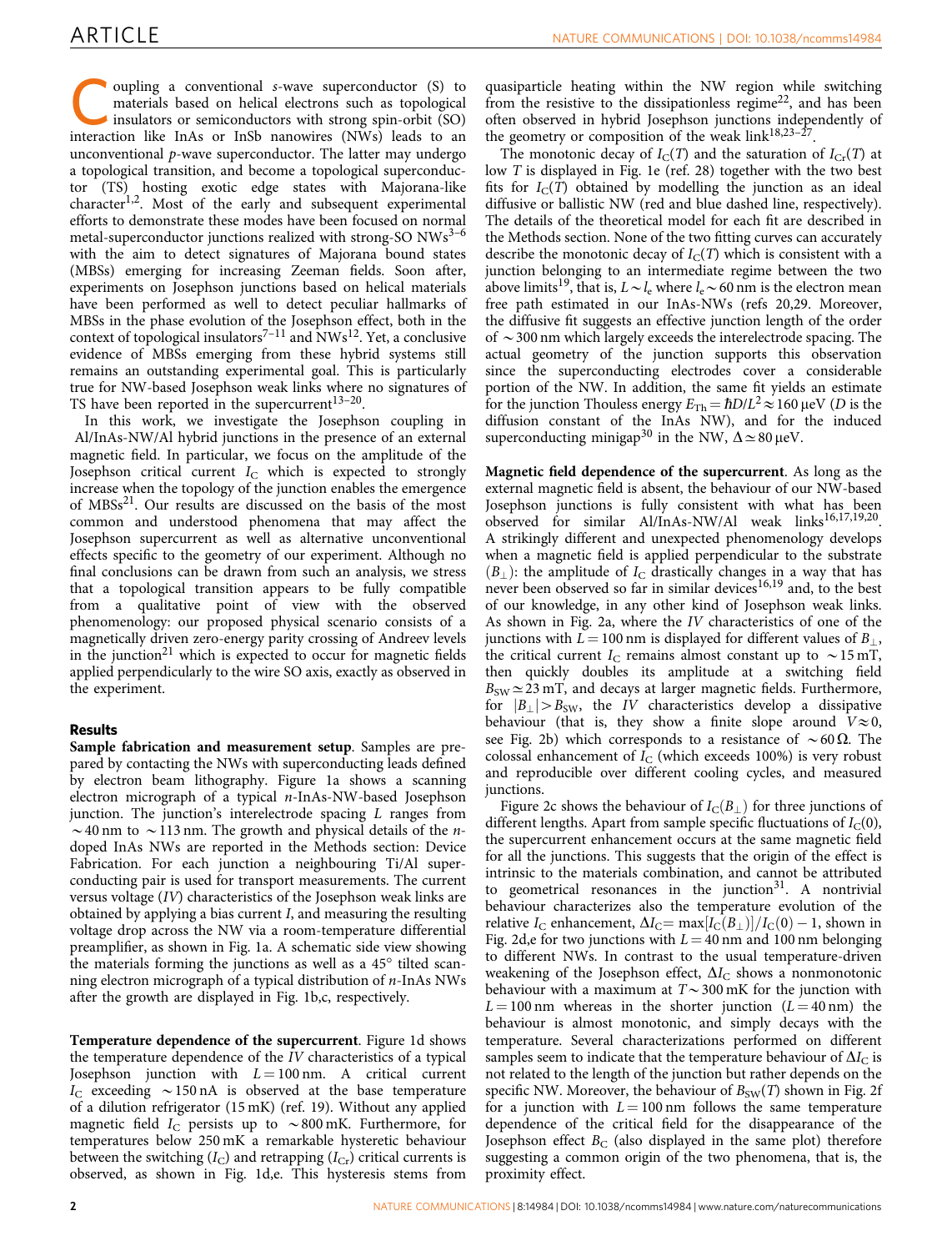<span id="page-2-0"></span>

Figure 1 | Sample layout and zero magnetic field characterization. (a) Pseudo-colour scanning electron micrograph of a typical n-InAs nanowire-based Josephson junction along with a sketch of the four-wire measurement setup. The Josephson junction is current biased (I) whereas the voltage drop (V) is measured through a room-temperature differential preamplifier. The junction length is denoted with L, and the width of the Ti/Al electrodes is  $\sim$  150 nm as indicated by the scale bar. (**b**) Side view of the junction showing the different materials forming the structure. (**c**) Coloured 45° tilted scanning electron micrograph of a typical distribution of InAs nanowires after their growth, with a scale bar for 200 nm. (d) Back and forth current versus voltage characteristics of an Ti/Al-InAs Josephson junction with  $L = 100$  nm measured at different bath temperatures T. The curves are horizontally offset for clarity. The scale bar of x axis is 50 µV. (e) Switching ( $I_C$ , dots) and retrapping ( $I_{Cr}$  triangles) supercurrent versus temperature. The amplitude is estimated from the mean value of the positive and negative critical currents from back and forth branches while the error bar is the difference between these two values. Two distinct theoretical models for the critical current  $I_C$  holding either in the ballistic (dash-dotted line) or diffusive (dashed line) regime are shown.

A crucial feature observed in the  $I_C$  enhancement of all the junctions, and which is essential in order to discriminate over the possible origins of this effect, is the strong dependence of  $I_{\rm C}(B)$  on the orientation of the external magnetic field. This clearly appears in [Fig. 3a–c](#page-4-0), where we compare the critical currents of two junctions with different lengths  $(L = 40)$ nm and 113 nm) measured for three different orientations of B. The maximum  $I_{\rm C}$  enhancement is observed when the field is applied perpendicular to the substrate (and thus also to the NW axis) as shown in [Fig. 3a,](#page-4-0) and occurs at  $B_{SW} \approx 23$  mT. Differently, in canted field configurations ( $B_{30^\circ}$ , [Fig. 3b\)](#page-4-0)  $B_{\rm SW}$  shifts to higher fields according to the amplitude of the projection  $B_{\perp}$ . When B is applied in-plane  $(B_{||},$  [Fig. 3c](#page-4-0)) the effect is almost absent apart from a tiny supercurrent enhancement around  $\sim 160 \,\mathrm{mT}$ which can be ascribed to a small misalignment present in

our setup as well as to an incomplete magnetic field screening in the junction region, as will be discussed below. Notably, the in-plane components of the magnetic field [\(Fig. 3c\)](#page-4-0) seem to have a marginal role in determining the actual value of  $B<sub>SW</sub>$ ; this conclusion following from the similar behaviour displayed by the two above Josephson weak links which were fabricated with NWs having very different orientations in the substrate plane.

The peculiar dependence of the  $I_{\rm C}$  enhancement as a function of magnetic field direction imposes an important constraint over possible models that can explain the effect. These observations joined with the in-plane pinning of the SO vector in InAs NWs laying on top of a  $SiO<sub>2</sub>/Si$  substrate<sup>3</sup>, seem to lead to the intriguing conclusion that the  $I_{\rm C}$  enhancement requires the magnetic field to be perpendicular to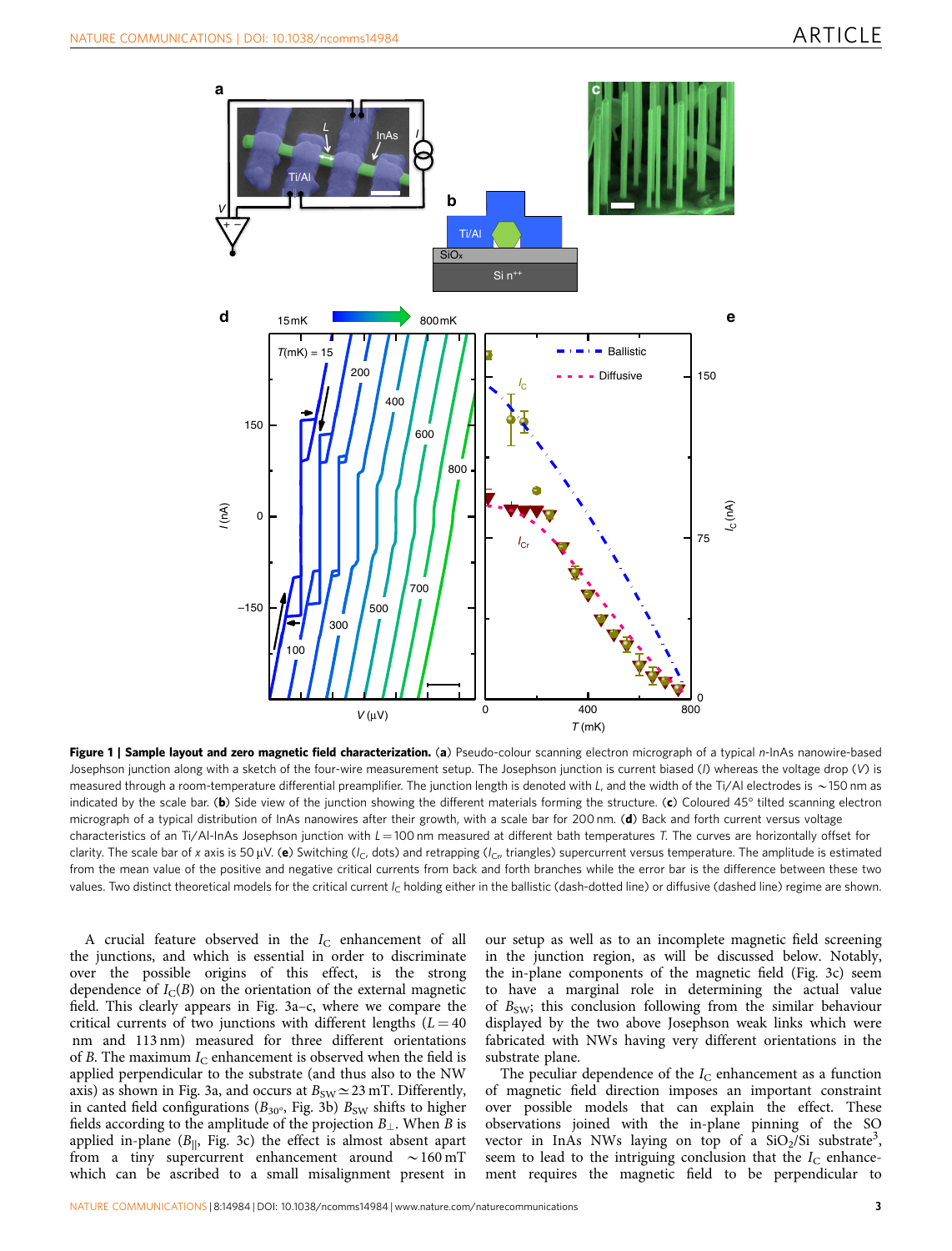<span id="page-3-0"></span>

Figure 2 | Enhancement of the critical current at finite out-of-plane magnetic field. (a) Back and forth current-voltage (IV) characteristics of a Josephson junction with  $L = 100$  nm measured for different values of the out-of plane magnetic field  $(B_+)$  at 15 mK. The curves are horizontally offset for clarity. A strong enhancement of  $I_c$  occurs at  $B_{\perp} \simeq 23$  mT. (b) Blow-up of selected IV characteristics of the same junction of a showing the dissipative behaviour of the weak link after the transition to the enhanced  $I_c$  state. (c) Comparison of the  $I_c$  versus  $B_{\perp}$  behaviour for three junctions of different length L at 15 mK. (d) Critical current  $I_c$  versus  $B_{\perp}$  measured at different bath temperatures for a junction with  $L = 40$  nm. The curves are vertically offset for clarity. Each data point represents the critical current obtained from a single IV measurement at constant magnetic field and temperature. (e) Temperature dependence of the critical current relative enhancement,  $\Delta l_{\sf C}$   $=$  max[/ $_{\sf C}(B_\perp)]/l_{\sf C}({\sf O})$   $-$  1, for two different junctions with  $l$   $=$  100 nm and  $l$   $=$  40 nm. Note that the junction with  $L = 100$  nm is different from the one shown in c. (f) Temperature dependence of the critical field  $B_c$  for the disappearance of the Josephson effect, and of the switching field B<sub>SW</sub> for I<sub>C</sub> for a junction with L = 100 nm. Dotted lines are the BCS fitting of the two data sets using the equation B<sub>x</sub>(T) = B<sub>x</sub>(O)[1 – (T/  $T_c$ )<sup>2</sup>] obtained for the same superconducting critical temperature  $T_c$  = 900 mK.

the SO vector. The lack of  $I_C$  enhancement observed for field configurations orthogonal to the SO vector but parallel to the NW can be attributed to the strong magnetic field expulsion in the weak link region due to the Meissner screening of the superconducting electrodes forming the junction. The magnitude of this effect has been numerically estimated for our junctions geometry for the three relevant directions of the external magnetic field  $(B_{ext})$ . The results are summarized in [Fig. 3d–f](#page-4-0) where the space distribution of B is calculated assuming an ideal Meissner effect in the superconducting leads. In particular, we obtain that when  $B_{\text{ext}}$  is orthogonal to the substrate ( $B_{\perp}$ , [Fig. 3d](#page-4-0)) the magnetic field  $B<sub>eff</sub>$  in the junction region is strongly amplified, and its intensity is almost doubled with respect to the external field due to magnetic focusing, as recently reported for Pb-based InAs NW Josephson junctions<sup>[18](#page-7-0)</sup>. When  $B_{ext}$  is applied in-plane along the SO vector  $(B_{SO},$  [Fig. 3e](#page-4-0)) there is complete penetration of the magnetic field within the junction region, that is,  $B_{\text{eff}} \sim B_{\text{ext}}$ . By contrast, when B is applied parallel to the NW axis  $(B_{\parallel}$ , [Fig. 3f\)](#page-4-0) the weak link area is almost screened by the magnetic field thanks to Meissner expulsion in the leads, and  $B_{\text{eff}}$  obtains values up to  $\sim$  25% of the external field at the centre of the junction. [Figure 3g](#page-4-0) summarizes the above results for the amplitude profile of  $B_{\text{eff}}$  along the portion of the NW indicated by the dashed lines in [Fig. 3d–f](#page-4-0).

# **Discussion**

The scenario drawn above by the experimental evidence is clear but its interpretation is puzzling due to the complexity of the system and the large amount of non-trivial phenomenologies possible for Josephson junctions. In the first approximation it is known that a magnetic field destroys superconductivity via the orbital and paramagnetic effect, and therefore one would expect a monotonic decay of the critical current by the application of an external field. An experimental exception to this behaviour is represented by field-enhanced superconductivity observed in Josephson junctions made with metallic NWs covered with magnetic impurities. In that case, the  $I_{\rm C}(B)$  enhancement is induced by the field polarization of local moments, and by the relative quenching of the exchange coupling with the electrons in Cooper pairs $32$ . Owing to the absence of magnetic impurities in our NWs, and owing to the specific magnetic field orientation leading to the  $I_C$  enhancement we can exclude this picture as the explanation of our observations. Moreover from the flat behaviour of the magnetoresistance of the NWs characterized at  $2K$  ( $T>T_C$ ) we also can exclude the role of the junction resistance in the  $I_C$  enhancement. Two further mechanisms are known that yield an  $I_{\rm C}$  increase as a function of field: Fraunhofer-like diffraction<sup>[33](#page-8-0)</sup>, and the  $\pi$ -junction behaviour<sup>[34](#page-8-0)</sup>. The former is expected to occur whenever the magnetic flux enclosed by the junction,  $\Phi = LWB_{\perp}$  (*W* is the NW diameter), equals an integer multiple of the flux quantum,  $\Phi_0 = h/2e$ . Note that neither the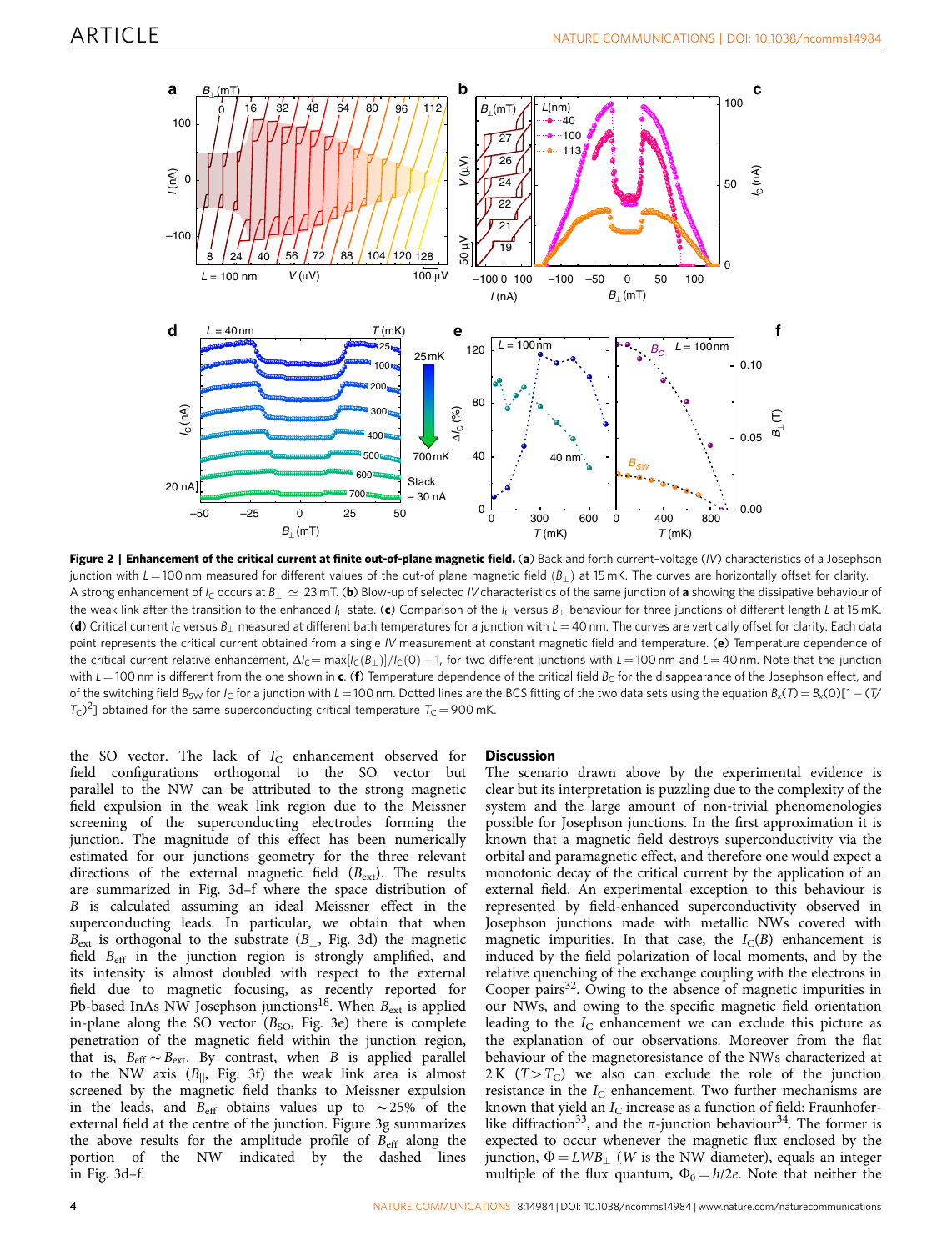<span id="page-4-0"></span>

Figure 3 | Angle dependence of the critical current enhancement. Comparison between the I<sub>C</sub> behaviour as a function of the magnetic field applied in three different orientations for two different junction lengths (**a**) out-of plane ( $B_\perp$ ), (**b**) 30° from the plane ( $B_{30}$ ) and (**c**) in-plane ( $B_{\parallel}$ ). Finite-element simulation of the nonuniform distribution of the amplitude of B due to the Meissner effect in the superconducting leads, evaluated for a magnetic field applied along the three main orthogonal axes of the junction: (d) out-of plane  $(B_1)$ , (e) in-plane orthogonal to the NW and parallel to the SO vector  $(B_{50})$ and (f) along the NW ( $B_{||}$ ). Vertical grey regions indicate the superconducting electrodes overcoming the light-green horizontal NW. (g) Amplitude profile of the effective magnetic field ( $B_{\text{eff}}$ ) normalized by the applied magnetic field ( $B_{\text{ext}}$ ) along the portion of the NW indicated by the dashed lines shown in **d-f** panels. Note that while in the out-of-plane direction ( $B_{\perp}$ , red line) the  $B_{\text{eff}}$  is almost uniformly doubled with respect to  $B_{\text{ext}}$  owing to the focusing effect, along the NW ( $B_{||}$ , blue line)  $B_{eff}$  is drastically suppressed by Meissner screening, and reaches at most  $\sim$  25% of the intensity of the external field at the centre of the junction. In the in-plane direction orthogonal to the NW ( $B_{SO}$ , black line)  $B_{\text{eff}}$  almost coincides with  $B_{\text{ext}}$ .

absence of an  $I_c$  maximum around  $B_{\perp} = 0$  nor the evidence that the critical current enhancement is independent of the junction length can be explained within this picture. On the other hand, a  $\pi$ -junction behaviour induced by the external field is typically characterized by oscillations of  $I_{\rm C}(B)$  with periodicity of the order  $\sim$   $g\mu_B B/E_{\text{Th}}$ , that is, the ratio between the Zeeman and the Thouless energy of the junction, where  $g$  is the NW gyromagnetic factor and  $\mu_B$  is the Bohr magnetron. Such oscillatory behaviour, when combined with SO coupling and disorder $34$ , might explain enhancement of the critical current for some specific values of the magnetic field. However, neither the estimated value for the ratio  $g\mu_B B_{SW}/E_{Th} \sim 0.25$  nor the absence of any dependence on the junction length (through the Thouless energy  $E_{\text{Th}}$ ) can be accommodated within this explanation. Enhancement of the critical current as a function of the magnetic field has also been predicted to occur in Josephson junctions with inhomogeneous spin-splitting fields $35-37$ . However, according to the theoretical model the field inhomogeneity required to explain the observed enhancement is far from realistic (see Supplementary Note 2 and Supplementary Fig. 3).

We focus here on a last possible scenario based on topological transitions in the ballistic wires which seems to be more suitable for describing our experiment setup. The enhancement of the critical current in a NW-based superconductor-normal metal-superconductor Josephson junction was predicted to occur after the proximitized sections of the NW (the  $S'$  regions shown in [Fig. 4a](#page-5-0)) are driven into a topologically non-trivial phase by an

external Zeeman field. In particular, it was shown<sup>21</sup> that in the topologically non-trivial phases the critical supercurrent of a Josephson junction realized with a multimode quasione dimensional semiconductor NW with SO (Rashba-type) coupling, like the ones studied here, can be strongly enhanced relative to the trivial phase for small junction transmissivity  $(T_N)$ . This happens by virtue of the additional supercurrent contributed by Majorana zero modes in the junction as the external Zeeman field exceeds a critical value  $(B_{\text{crit}})$ . In a quasi-one dimensional geometry, this topological transition occurs as the shallowest subband  $n$  undergoes a gap inversion at Zeeman energy  $V_Z^{(n)}$  =  $\sqrt{\Delta^2 + \mu_n^2}$  $\ddot{\hspace{1mm}}$ , where  $\mu_n$  is the Fermi energy measured from the bottom of the subband, and  $\Delta$  is the superconducting minigap induced in the NW. After the transition, and for long enough proximitized regions, that is, for  $L_S \gg \xi \equiv \hbar v_F/\Delta$  where  $\xi$  is the Majorana state localization length, each  $S'$  section of the NW becomes a TS with emergent Majorana zero modes at its ends (the red circles in [Fig. 4a](#page-5-0)). The topological transition can be directly seen as a closing and reopening of the Boboliubov-De Gennes (BdG) spectrum near zero energy. After the transition, the BdG spectrum contains emergent Majorana zero modes with protected crossings at a superconducting phase difference  $\phi = \pi$  which give rise to a  $4\pi$ -periodic Josephson effect, and to an enhanced critical to a  $4\pi$ -periodic josephson effect, and to an emianced critical<br>current  $(I_C \sim \sqrt{T_N})$  relative to that of conventional Andreev levels  $(I_C \sim T_N)$ ; therefore, only clearly observable for reduced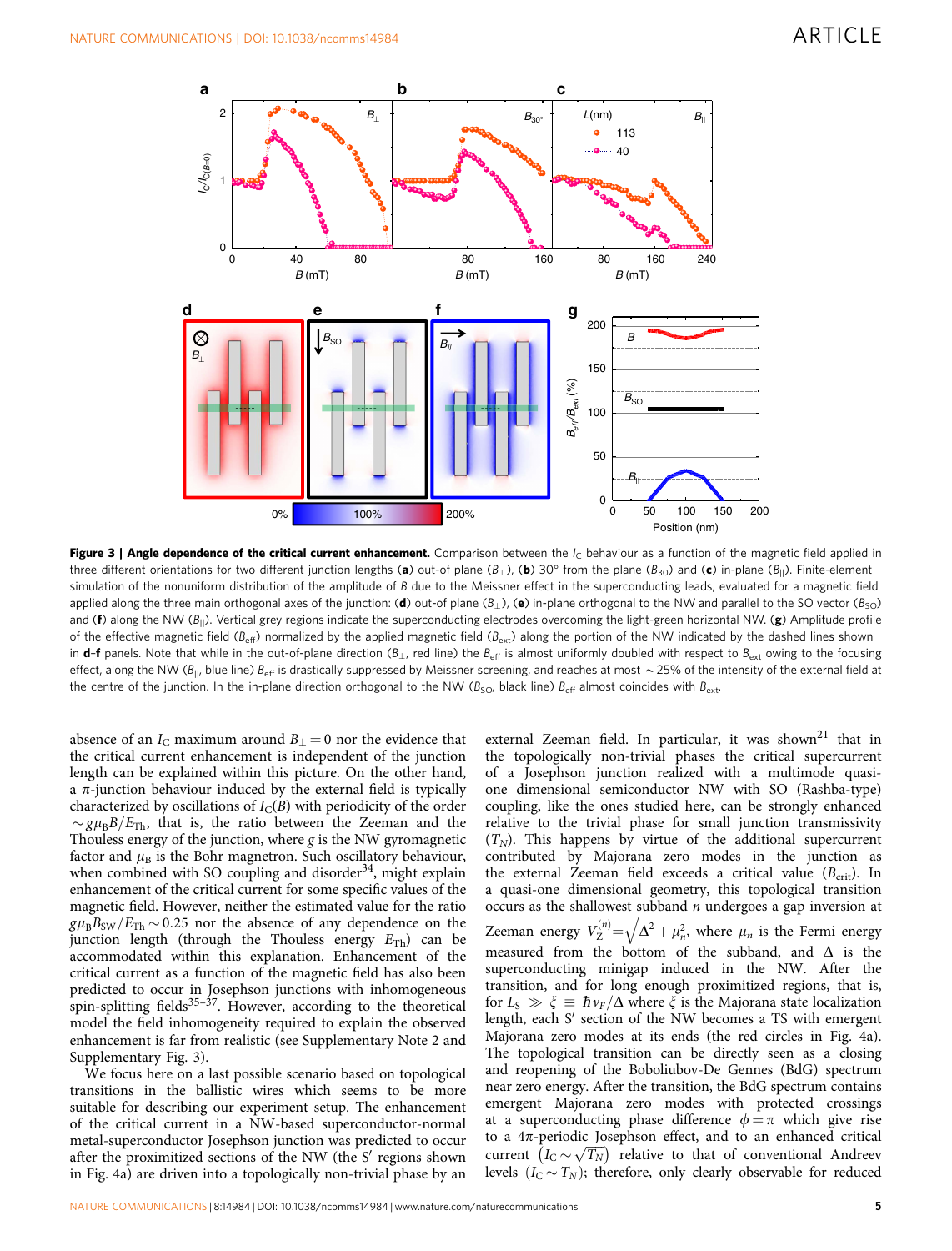<span id="page-5-0"></span>

Figure 4 | Topological model for the I<sub>C</sub> enhancement. (a) A sketch of the four Majorana bound states (red circles) formed in the two proximitized regions S' of a (ballistic) NW under the action of an out-of-plane magnetic field  $B_{\perp}$ . (b) Theoretical critical current  $I_c$  calculated for increasing magnetic field values in an InAs Josephson junction similar to the ones investigated in the experiment ( $L = 50$  nm,  $L<sub>S</sub> = 500$  nm and  $W = 40$  nm). The NW charge density  $3 \times 10^{18}$  cm  $^{-3}$  corresponds to 19 occupied spinful subbands. Rest of the parameters: spin-orbit coupling  $\alpha_{SO} = 0.13$  eVÅ, contact transmissivity per mode  $T_N = 3.5\%$  and zero-temperature superconducting energy gap  $\Delta = 200 \,\mu\text{eV}$ . (c) corresponding Andreev levels  $\varepsilon$  versus phase difference  $\phi$  at  $B = 1.5B_{\text{crit}}$ which exhibit an avoided crossing at phase difference  $\phi = \pi$  due to the hybridization of inner (blue) and outer (red) Majorana bound states across L<sub>S</sub>.

contact transmissivity  $T_N \leq 0.5$ . For shorter wires (with  $L_S \ll \xi$ ) the Majorana modes are always strongly overlapping, and merge into standard finite-energy Andreev levels. We show below, however, that these states are still able to sustain a sizeable critical current increase at  $V_Z > V_Z^{(n)}$  despite the overlap, particularly if  $\mu_n$  is small. The reason is that, in this case, their corresponding hybridization away from zero energy is very small (their splitting scales with the Fermi wave vector  $38,39$ , which reaches its minimum  $k_F \sim 2m\alpha_{\text{SO}}/\hbar^2$  for  $\mu_n = 0$ ). The overlapping Majoranas thus remain close-to-zero modes, and effectively behave as Majorana precursors, revealing through  $I_{\rm C}$  the underlying topological transition.

We compute, using the method of [ref. 21,](#page-7-0) the critical current across an NW Josephson junction, using a finite  $L<sub>S</sub> = 500$  nm as corresponds to the experimental samples (note that we take into account all the S fingers on each side of the junction). Given the charge density of the NWs  $3 \times 10^{18}$  cm<sup>-3</sup>, and assuming a hexagonal NW section with a face-to-face distance of  $\sim$  37 nm, we calculated that a total of  $N \approx 19$  spinful subbands are populated at  $V_Z = 0$  (see Methods: numerical simulation of the 1D subband edges). The shallowest subband is found to be almost depleted, so that  $\mu_n \approx 0$ . Assuming an induced gap  $\Delta \approx 250 \,\mu\text{eV}$ , and an average normal conductance of  $T_N \approx 3.5\%$ , these 19 modes contribute to a total critical current of approximately  $I_C = NT_Ne\Delta/2\hbar \approx 20$  nA at  $V_Z = 0$  (estimated in the Andreev approxmation  $\mu_m \gg \Delta$  for each mode *m*), or 21 nA when computed exactly in our model. This value matches our observed  $\sim$  21 nA for the longer junctions (L = 113 nm, orange dots in [Fig. 2c\)](#page-3-0). As  $V_Z$  exceeds  $V_Z^{(n)} \approx \Delta$ , the shallowest subband becomes inverted, and its contribution to  $I_{\rm C}$  is expected, in the Andreev approximation, to increase from  $I_{\rm C}^{(n)} \approx T_N e\Delta/2\hbar$  at Andreev approximation, to increase from  $I_C^{\wedge} \approx I_N e\Delta / 2\hbar$  at  $V_Z = 0$  to around  $I_C^{\langle n \rangle} \approx \sqrt{T_N} e\Delta / 2\hbar$  due to the presence of the

Majorana precursors, an enhancement of  $\sim$  4 nA. This is actually an underestimation of the  $I_{\rm C}$  enhancement in our case, for which the Andreev approximation does not hold. A precise computation using the approach of [ref. 21](#page-7-0) yields a supercurrent increase of more than two times larger, around 10 nA, again in rather good agreement with values observed for the longer junctions. The large increase in  $I_C^{(n)}$  stems mostly from the change from  $T_N$  to  $\sqrt{T}$  a signature of Majorana precursors. Quantitatively this arge increase in  $I_C^+$  siems mosuly from the change from  $I_N$  to  $\sqrt{T_N}$ , a signature of Majorana precursors. Quantitatively, this effect is further amplified by an increase in  $T_N$  for the shallowest subband as a function of  $V_Z$ . Owing to the small  $\mu_n$ , the Fermi momentum is small at  $V_Z = 0$  (and thus also  $T_N$ ), but is enhanced as  $V_Z$  increases, which in turn strongly enhances  $T_N$ .

Figure 4b,c illustrate the critical current  $I_c$  from the above simulation and the calculated Andreev spectrum, corresponding to parameters relevant to our long junctions. Note the sharp  $\sim$  50% enhancement around the topological transition. We emphasize that, due to the finite  $L<sub>S</sub>$ , the junction is technically topologically trivial since the protected  $\phi = \pi$  crossing is slightly lifted, as shown in Fig. 4c. Despite this, the lifting is small, and consequently, the  $I_C$  enhancement predicted to occur at the topological transition for ideal junction lengths  $(L_S \gg \xi)$ remains clearly visible, even in our short-L<sub>S</sub> geometry  $(L_S \sim \xi)$ . This shows that Majorana precursors in finite length junctions contribute strongly to  $I_{\rm C}$  despite their overlap.

Two issues remain in the above topological interpretation. The first is that shorter junctions exhibit  $I_C$  enhancements that are around twice that of longer junctions, and exceed the maximum supercurrent  $e\Delta/2\hbar \sim 30$  nA that may be carried by a single Majorana mode. This could be due to subband pairs becoming inverted simultaneously. Such scenario becomes possible if the NW charge density is slightly increased, for example, by charge transfer from the superconductor, thus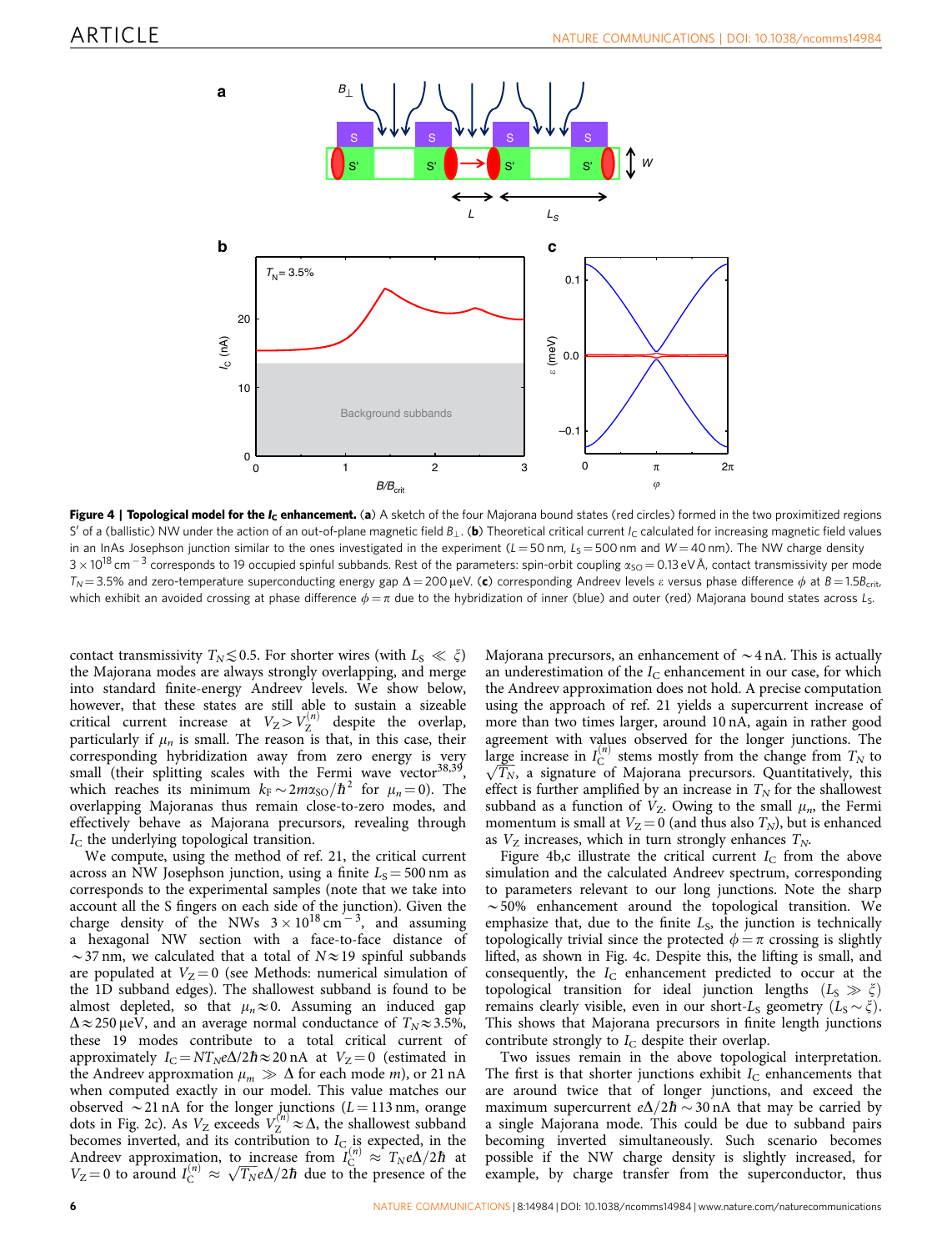pushing the Fermi energy close to a subband doublet, as those shown in Supplementary Fig. 2.

Subband doublets are weakly coupled modes with opposite angular momentum. Pairs of Majorana precursors from subband doublets will contribute independently to  $I<sub>C</sub>$  as the interband mixing due to SO coupling is negligible for our NW widths (they are in the so-called approximate BDI symmetry class), thus doubling the  $I_C$  enhancement. A second issue is the precise value of the critical field  $B_{\text{crit}}$ . There is considerable uncertainty in the system parameters involved, but using the bare  $g$ -factor  $g = 15$  for InAs and  $\Delta = 250 \,\mu\text{eV}$ , and assuming ideal proximity effect of the Al leads, we estimate  $B_{\text{crit}} = \Delta/((1/2)g\mu_B) \approx 580$ mT. This value is quite larger than the observed critical field  $B_{SW} \approx 23$  mT. The discrepancy may be explained by a combination of factors, including the possibility of a strong enhancement in the g-factor due to carrier confinement (recently  $g$  factors up to 50 have been observed in similar  $NWs<sup>6</sup>$  $NWs<sup>6</sup>$  $NWs<sup>6</sup>$ ), a smaller value for the induced gap  $\Delta$  than assumed here due to a non ideal transparency of the Al/NW interfaces, or pairing suppression induced by the Zeeman field<sup>40</sup>. We note moreover that, among all the obvious energy scales in the problem,  $V_Z^{(n)} \approx \Delta$  remains the smallest, and therefore the most likely to be ultimately involved in the transition observed at  $B \sim 23$  mT.

Finally, it is interesting to note that the small  $I_{\rm C}$  enhancement observed in Pb-based InAs NW Josephson junctions<sup>[18](#page-7-0)</sup> and described in terms of a Fraunhofer pattern is also compatible with the same topological transition appearing at the switching field expected for the higher Pb pairing potential. Despite the open issues, the topological interpretation of our experiment is appealing for one further reason. It quite naturally explains why a dissipative component appears in transport concurrent with the supercurrent enhancement. Since in the topologically non-trivial phase the superconducting gap of the inverted mode is p-wave like, it is not protected against disorder by the Anderson theorem, and as a result is likely to become smoothed in actual samples, with finite, disorder-induced subgap quasiparticle weight, which precludes a strictly dissipationless supercurrent<sup>41</sup>. This is a known issue in other experimental efforts towards topological superconductivity such as Rashba NWs<sup>3,42</sup>, where the induced gaps typically soften as magnetic field increases<sup>43</sup>.

In summary, we have reported a colossal enhancement of the critical supercurrent at finite magnetic fields in n-InAs NW-based weak links which is in total contrast with the behaviour observed so far in conventional Josephson junctions. The effect manifests itself only for very specific experimental conditions: the magnetic field needs to be applied perpendicular to the NW axis and to the substrate, that is, in the only configuration which is expected to be perpendicular to the SO vector in the weak link. This is in stark contrast with what has been observed so far in conventional weak links, where the Josephson coupling turns out to be suppressed by any applied magnetic field. Notably, this abrupt switching of  $I_c$  always occurs around the same magnetic field ( $B_{SW}$ ) in junctions made of nominally identical NWs but characterized by different lengths of the N region, therefore suggesting that the origin of the observed critical current enhancement is intrinsic, that is, it is not related to geometrical resonances existing in the junction or linked to the Thouless energy of the system $31$ . In addition, the temperature dependence of  $B_{SW}$  follows a BCS-like behaviour thus indicating a strong link to the proximity effect present in the junction. Despite this clear but puzzling experimental evidence, a conclusive theory capable to fully describe our results is still missing.

We presented a model, based on topological transitions, that allows us to qualitatively explain all the observed phenomena. Quantitatively our theoretical prediction gives only a rough estimate of the transition field  $B_{\text{crit}}$ , still one order of magnitude higher than the experimental one  $B_{SW}$ . This discrepancy might be reduced by incorporating non-trivial but experimentally relevant effects into the theory, including finite size in the NW, electrostatic effects and scattering events. Yet, the realization of fully ballistic junctions in which the carrier density can be controlled by means of an additional gate is expected to provide an improved understanding of the present phenomenology, thanks to the fine tuning of the NW energy levels. In addition, extension of the theory of topologically non-trivial pairing to the case of diffusive SO-NW Josephson weak links will offer a refined description of our system, and further clarify the role of MBSs in the experiment. We believe that these newsworthy results will stimulate the development of novel theoretical models, and will contribute to the progress of the investigation and understanding of MBSs in condensed matter physics.

#### Methods

**Device fabrication.** The Josephson junctions presented in this work are based on heavily n-doped InAs NWs grown by metal-assisted chemical beam epitaxy<sup>4</sup> NWs are grown in a Riber C-21 reactor by using metallic seeds obtained from thermal dewetting of a thin Au film layer evaporated on a InAs substrate<sup>[18,45](#page-7-0)</sup>. Trimethylindium (TMIn) and tertiarybutylarsine (TBAs) (cracked at 1,000 °C) are used in the growth as metallorganic precursors while ditertiarybutyl selenide (DtBSe) is used as a selenium source for *n*-type doping. Based on previous experiments performed on similar NWs<sup>[18,29](#page-7-0)</sup> we estimate a carrier density  $n_s \sim 3 \times 10^{18}$  cm  $^{-3}$  and an electron mobility  $\mu \sim 2,000$  cm<sup>2</sup> Vs <sup>-1</sup> from which we deduce a Fermi velocity  $v_F \sim 2.2 \times 10^6$  m s  $^{-1}$ , an electron mean free path  $l_e \sim 60$  nm and the effective electron mass for InAs NWs  $m^* = 0.023m_e$ , where  $m_e$  is the free-electron mass.

After the growth, the NWs are transferred mechanically onto a  $SiO<sub>2</sub>/n-Si$ commercial substrate pre-patterned with Ti/Au pads and alignment markers which are defined by optical and electron beam lithography, and deposited by thermal evaporation. The position of the NWs on the substrate is mapped with a scanning electron microscope, and used for the aligned electron beam lithography of the Josephson junctions. Before the deposition of the Ti/Al superconducting electrodes the NWs are etched with a highly diluted ammonium polysulfide  $(NH_4)_2S_x$ solution to remove the native oxide layer present on the semiconductor surface. This procedure improves the quality of the ohmic contact, limiting undesired surface scattering processes. The deposition of the Ti/Al (12/78 nm) leads is performed at room temperature in ultra-high vacuum conditions by electron beam evaporation<sup>18</sup>. More than ten junctions were fabricated starting from five different NWs, and measured at low temperature.

The magneto-electric characterization of the InAs-NW Josephson junctions was performed in a filtered dilution refrigerator down to 15 mK using a standard 4-wire technique. The current-voltage characteristics of the junctions were obtained by applying a low-noise biasing current, with voltage across the NW being measured by a room-temperature battery-powered differential preamplifier.

Fitting details of  $I_c(T)$ . To study the decay of  $I_c(T)$  presented in [Fig. 1e](#page-2-0) and identify the main transport regime holding in the NW we have modelled the Josephson junction in two opposite limits: diffusive and ballistic. In the diffusive regime,  $I_C(T)$  is fitted with the expression of the critical current of a superconductor-normal metal-superconductor (SNS) junction obtained by solving the linearized Usadel equation $46$ 

$$
I_{\rm C} = \frac{\pi k_{\rm B} T}{eR_{\rm NW}} \sum_{\omega} \frac{(\kappa_{\omega} L)\Delta^2}{(\omega^2 + \Delta^2)[\alpha \sinh(\kappa_{\omega} L) + \beta \cosh(\kappa_{\omega} L)]},\tag{1}
$$

where the sum is over the Matsubara frequencies  $\omega = \pi k_B T(2n + 1), n = 0, \pm 1,$ where the same is over the Matsubara requesteds  $\frac{\partial}{\partial \theta} = \frac{\hbar k_B}{\hbar} (2n + 1), n = 0, \pm 1, \pm 2, \dots, k_B$  is the Boltzmann constant,  $\kappa_{\omega} = \sqrt{2|\omega|/(\hbar D)}$ , D is the NW diffusion coefficient,  $\hbar$  is the reduced Planck constant,  $R_{\text{NW}}$  is the resistance of the NW of length L,  $\alpha = 1 + r^2(\kappa_{\omega}L)^2$ ,  $\beta = 2r(\kappa_{\omega}L)$ , and  $r = R_b/R_{\text{NW}}$  with  $R_b$  being the resistance of the SN interface. The best fit with the diffusive model presented in [Fig. 1e](#page-2-0) (pink dashed line) is obtained from equation (1) by using  $L = 300$  nm,  $D = 0.0416 \text{ m}^2 \text{ s}^{-1}$ ,  $R_b = 4 \Omega$  and  $R_{\text{NW}} = 741 \Omega$ .

On the other hand, for the fit in the ballistic regime we use the expression of the Josephson current  $I_J$  valid for a multichannel junction<sup>[47](#page-8-0)</sup>

$$
I_{\rm J}(\phi) = \frac{e\Delta(T)^2}{2\hbar} \sin\phi \sum_{n=1}^{N} \frac{D_n}{E_n} \tanh\left[\frac{E_n(T)}{2k_{\rm B}T}\right],\tag{2}
$$

where  $D_n$  are the eigenvalues of the transmission matrix describing the junction, Where  $D_n$  are the eigenvalues of the transmission matrix describing the junction N is the number of conducting channels,  $E_n(T) = \Delta(T)\sqrt{1 - D_n \sin^2 \phi/2}$ ,  $\Delta(T)$  is the temperature-dependent BCS energy gap, and  $\phi$  is the macroscopic quantum phase difference over the junction. The critical current at each temperature is then obtained by maximizing  $I_J(\phi)$  with respect to  $\phi$ ,  $I_C = \max_{\phi} [I_J(\phi)]$ . The best fit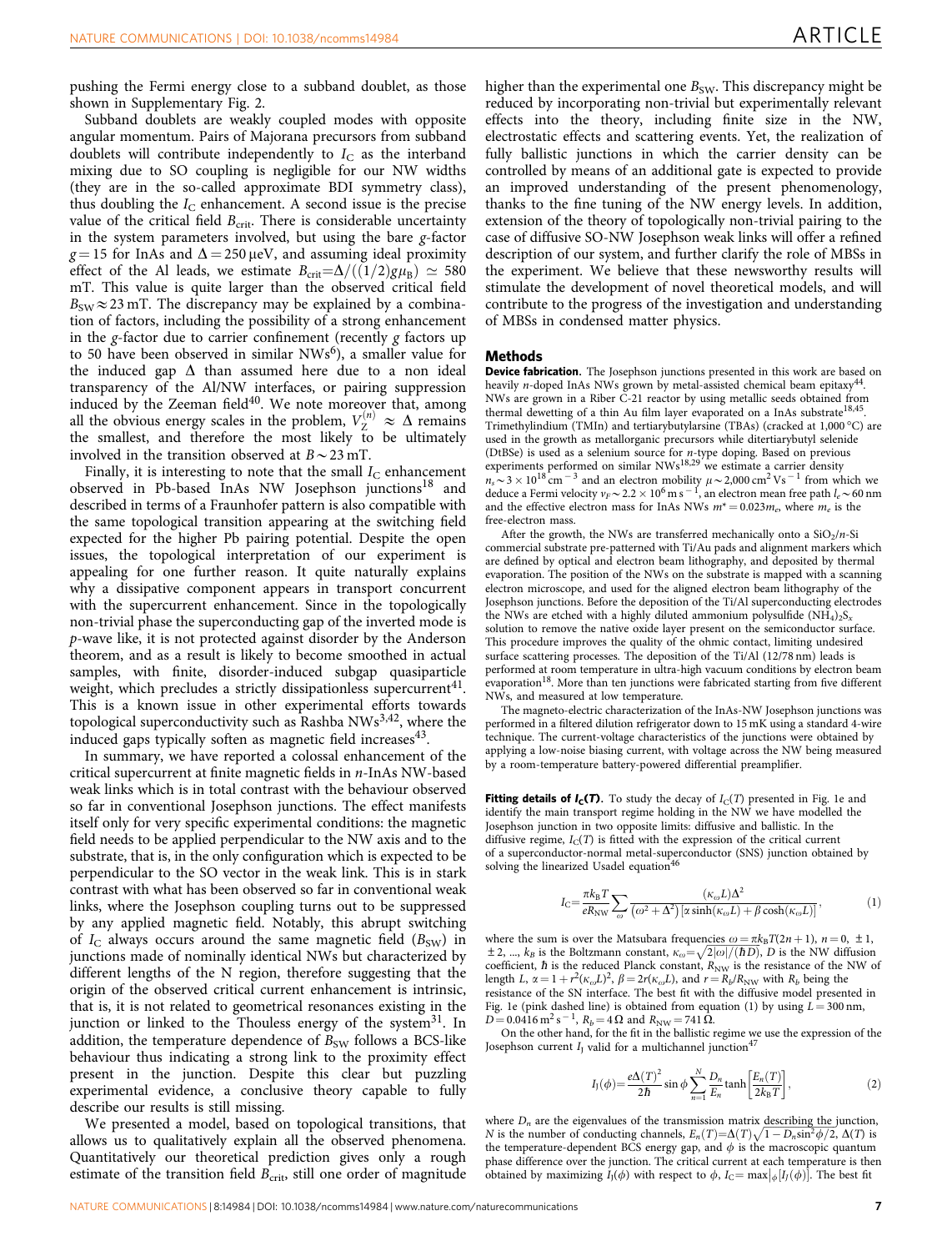<span id="page-7-0"></span>with the ballistic model shown in [Fig. 1e](#page-2-0) (blue dashed line) is obtained by setting  $\Delta_0 = 120 \,\mu\text{eV}$ ,  $D_n = 1$ , and  $N = 5$ .

Model for the  $I_c(B)$  enhancement by a topological transition. A proximitized two-dimensional Rashba semiconductor may be modelled by the Bogoliubov-de Gennes Hamiltonian

$$
H = \left(\frac{p^2}{2m^*} - \mu\right)\tau_z + \frac{\alpha_{\rm SO}}{\hbar}\left(\sigma_y p_x \tau_z - \sigma_x p_y\right) + \Delta \sigma_y \tau_y + V_z \sigma_x \tau_z,
$$
\n(3)

where  $\sigma_i$  are the Pauli matrices in the spin sector,  $\tau_i$  are Pauli matrices in the electron-hole sector,  $p^2 = p_x^2 + p_y^2$ ,  $m^*$  is the effective mass, and  $\alpha_{SO}$  is the Rashba SO coupling. The last two terms in H describe a superconducting s-wave pairing of strength  $\Delta$  induced on the semiconductor and a Zeeman splitting  $V_Z$  produced by an external magnetic field. The s-wave pairing  $\Delta$  translates into both an effective  $p_x \pm i p_y$  intraband pairing, and an interband s-wave pairing when projected onto the basis of  $\pm$  eigenstates of the helical Rashba + Zeeman normal problem<sup>1,2</sup>. When the Zeeman energy  $V_Z$  exceeds a critical value, the system develops only one of the two p-wave pairings. At that moment it becomes topologically non-trivial.

In a quasi-1D NW geometry, the transverse momentum  $p_y$  becomes quantized and discrete confinement subbands develop. In such case there is a critical  $V_Z$  for each subband, which reads

$$
V_{\text{Z}}^{(n)}{=}\sqrt{\Delta^2+\mu_n^2}.\tag{4}
$$

Here  $\mu_n$  the Fermi energy measured from the bottom of the subband. When subbands are not coupled by a transverse SO coupling (BDI symmetry class), each one leads to Majorana zero modes at either end of the NW. If SO does couple subbands (the so-called D symmetry class, relevant for NW widths comparable to or exceeding the SO length), an even number N of Majorana zero modes at each edge hybridize and form N/2 full fermions (standard Andreev levels) of finite energy. If the number of Majoranas is originally odd in the BDI class a single Majorana remains at zero energy in the D class, which is then topologically non-trivial. Otherwise one has a trivial D class system.

This phenomenon leads to a spectral even–odd effect as  $V_Z$  is increased and the D-class NW alternates between trivial and non-trivial. The corresponding appearance and disappearance of zero-energy Majorana modes is reflected in the Josephson effect. In particular, the additional supercurrent contributed by the unpaired Majorana zero modes at the junction allows one to directly map the D class topological phase diagram of proximitized multiband quasi-one dimensional semiconducting NWs, as demonstrated in ref. 21.

Numerical simulation of the 1D subband edges. The theoretical models proposed in the main text rely on an estimate of the one-dimensional subband filling and spacing for the studied semiconductor NWs. InAs wires grown on the 111 facets display an atomically perfect hexagonal cross-section therefore were numerically simulated using an hexagonal hard-wall confinement. This choice is motivated by the fact that the pinning of the Fermi potential in InAs occurs in proximity of the conduction band edge. As a consequence, InAs does not display surface depletion as generally observed in most of semiconductors but, rather, a surface charge accumulation. The exact band bending along the NW radial direction is in principle non-trivial and it is caused by the combined action of the dopants and of free electrons confined in the various populated one-dimensional subbands. Provided the relatively large doping of our NWs, we do not expect strong deviations from local charge neutrality and the subband eigenmodes were thus calculated assuming a flat band condition in the NW body. Numerical calculations were performed using the commercial PDE solver: COMSOL Multiphysics v.4.2 (COMSOL Inc., 2011).

Schröedinger equation was solved over a hexagonal domain with boundary conditions  $\Psi = 0$ , to simulate an infinite hard-wall surface confinement. No potential energy term was included, to reproduce the flatband condition. The face-to-face size of the hexagon was set to 35 nm and eigenstates were calculated using a mesh size of about 0.5 nm. An example of the used mesh is visible in Supplementary Fig. 1a, while the corresponding eigenstate number 19 is reported in Supplementary Fig. 1b.

Calculated transverse modes closely resemble, most of the times, the ones that can be analytically calculated for a circular geometry with hard-wall boundary conditions. For instance, the solution reported in Supplementary Fig. 2 clearly resembles the circular state with one radial mode and azimuthal angular momentum. In the same figure we report a direct comparison between the numerically calculated eigenstates for an hexagonal confinement (black hexagons) and those obtained analytically for an infinite hard-wall circular confinement (red circles). Deviations between the two solutions are small for the first modes but start to become more and more relevant for states with angular momenta which are able to sample the hexagon. For instance, the  $\pm$  3 modes (eigenstates number 7 and 8) leads to the splitting between degenerate modes number 7 and 8. Fermi energy is then calculated to match, within the Hexagonal confinement, the charge density of the NW ( $3 \times 10^{18}$  cm<sup>-3</sup>). Notably the Fermi level lies very close to the last occupied subband responsible of the topological transition in our model.

Data availability. The data that support the findings of this study is available from the authors on a reasonable request.

#### References

- 1. Beenakker, C. W. J. Search for Majorana fermions in superconductors. Ann. Rev. Condens. Matter Phys. 4, 113–136 (2013).
- 2. Alicea, J. New directions in the pursuit of Majorana fermions in solid state systems. Rep. Prog. Phys. 75, 076501 (2012).
- 3. Mourik, V. et al. Signatures of Majorana fermions in hybrid superconductorsemiconductor nanowire devices. Science 336, 1003-1007 (2012).
- 4. Das, A. et al. Zero-bias peaks and splitting in an Al-InAs nanowire topological superconductor as a signature of Majorana fermions. Nat. Phys. 8, 887–895  $(2012)$
- 5. Deng, M. T. et al. Parity independence of the zero-bias conductance peak in a nanowire based topological superconductor-quantum dot hybrid device. Sci. Rep. 4, 7261 (2014).
- 6. Albrecht, S. M. et al. Exponential protection of zero modes in Majorana islands. Nature 531, 206–209 (2016).
- Williams, J. R. et al. Unconventional Josephson effect in hybrid superconductor-topological insulator devices. Phys. Rev. Lett. 109, 056803 (2012).
- Hart, S. et al. Induced superconductivity in the quantum spin Hall edge. Nat. Phys. 10, 638–643 (2014).
- 9. Pribiag, V. S. et al. Edge-mode superconductivity in a two-dimensional topological insulator. Nat. Nanotechnol. 10, 593–597 (2015).
- 10. Sochnikov, I. et al. Nonsinusoidal current-phase relationship in Josephson junctions from the 3d topological insulator HgTe. Phys. Rev. Lett. 114, 066801 (2015).
- 11. Wiedenmann, J. et al.  $4\pi$ -periodic Josephson supercurrent in HgTe-based topological Josephson junctions. Nat. Commun. 7, 10303 (2016).
- 12. Rokhinson, L. P., Liu, X. & Furdyna, J. K. The fractional a.c. Josephson effect in a semiconductor-superconductor nanowire as a signature of Majorana particles. Nat. Phys. 8, 795–799 (2012).
- 13. Doh, Y.-J. et al. Tunable supercurrent through semiconductor nanowires. Science 309, 272–275 (2005).
- 14. De Franceschi, S., Kouwenhoven, L., Schönenberger, C. & Wernsdorfer, W. Hybrid superconductor-quantum dot devices. Nat. Nanotechnol. 5, 703–711 (2010).
- 15. Nilsson, H. A., Samuelsson, P., Caroff, P. & Xu, H. Q. Supercurrent and multiple Andreev reflections in an InSb nanowire Josephson junction. Nano Lett. 12, 228–233 (2012).
- 16. Abay, S. et al. High critical-current superconductor-InAs nanowiresuperconductor junctions. Nano Lett. 12, 5622–5625 (2012).
- 17. Abay, S. et al. Quantized conductance and its correlation to the supercurrent in a nanowire connected to superconductors. Nano Lett. 13, 3614–3617  $(2013)$
- 18. Paajaste, J. et al. Pb/InAs nanowire Josephson junction with high critical current and magnetic flux focusing. Nano Lett. 15, 1803–1808 (2015).
- 19. Abay, S. et al. Charge transport in InAs nanowire Josephson junctions. Phys. Rev. B 89, 214508 (2014).
- 20. Roddaro, S. et al. Hot-electron effects in InAs nanowire Josephson junctions. Nano Res. 4, 259–265 (2010).
- 21. San-Jose, P., Prada, E. & Aguado, R. Mapping the topological phase diagram of multiband semiconductors with supercurrents. Phys. Rev. Lett. 112, 137001 (2014).
- 22. Courtois, H., Meschke, M., Peltonen, J. T. & Pekola, J. P. Origin of hysteresis in a proximity Josephson junction. Phys. Rev. Lett. 101, 067002 (2008).
- 23. Günel, H. Y. et al. Supercurrent in Nb/InAs-nanowire/Nb Josephson junctions. J. Appl. Phys. 112, 034316–034316-6 (2012).
- 24. Fornieri, A. et al. A ballistic quantum ring Josephson interferometer. Nanotechnology 24, 245201 (2013).
- 25. Amado, M. et al. Electrostatic tailoring of magnetic interference in quantum point contact ballistic Josephson junctions. Phys. Rev. B 87, 134506 (2013).
- 26. Spathis, P. et al. Hybrid InAs nanowire–vanadium proximity SQUID. Nanotechnology 22, 105201 (2011).
- 27. Giazotto, F. et al. A Josephson quantum electron pump. Nat. Phys. 7, 857-861 (2011).
- 28. Dubos, P. et al. Josephson critical current in a long mesoscopic S-N-S junction. Phys. Rev. B 63, 064502 (2001).
- 29. Viti, L., Vitiello, M. S., Ercolani, D., Sorba, L. & Tredicucci, A. Se-doping dependence of the transport properties in CBE-grown InAs nanowire field effect transistors. Nanoscale Res. Lett. 7, 159 (2012).
- 30. Hammer, J. C., Cuevas, J. C., Bergeret, F. S. & Belzig, W. Density of states and supercurrent in diffusive SNS junctions: roles of nonideal interfaces and spin-flip scattering. Phys. Rev. B 76, 064514 (2007).
- 31. Furusaki, A., Takayanagi, H. & Tsukada, M. Josephson effect of the superconducting quantum point contact. Phys. Rev. B 45, 10563-10575 (1992).